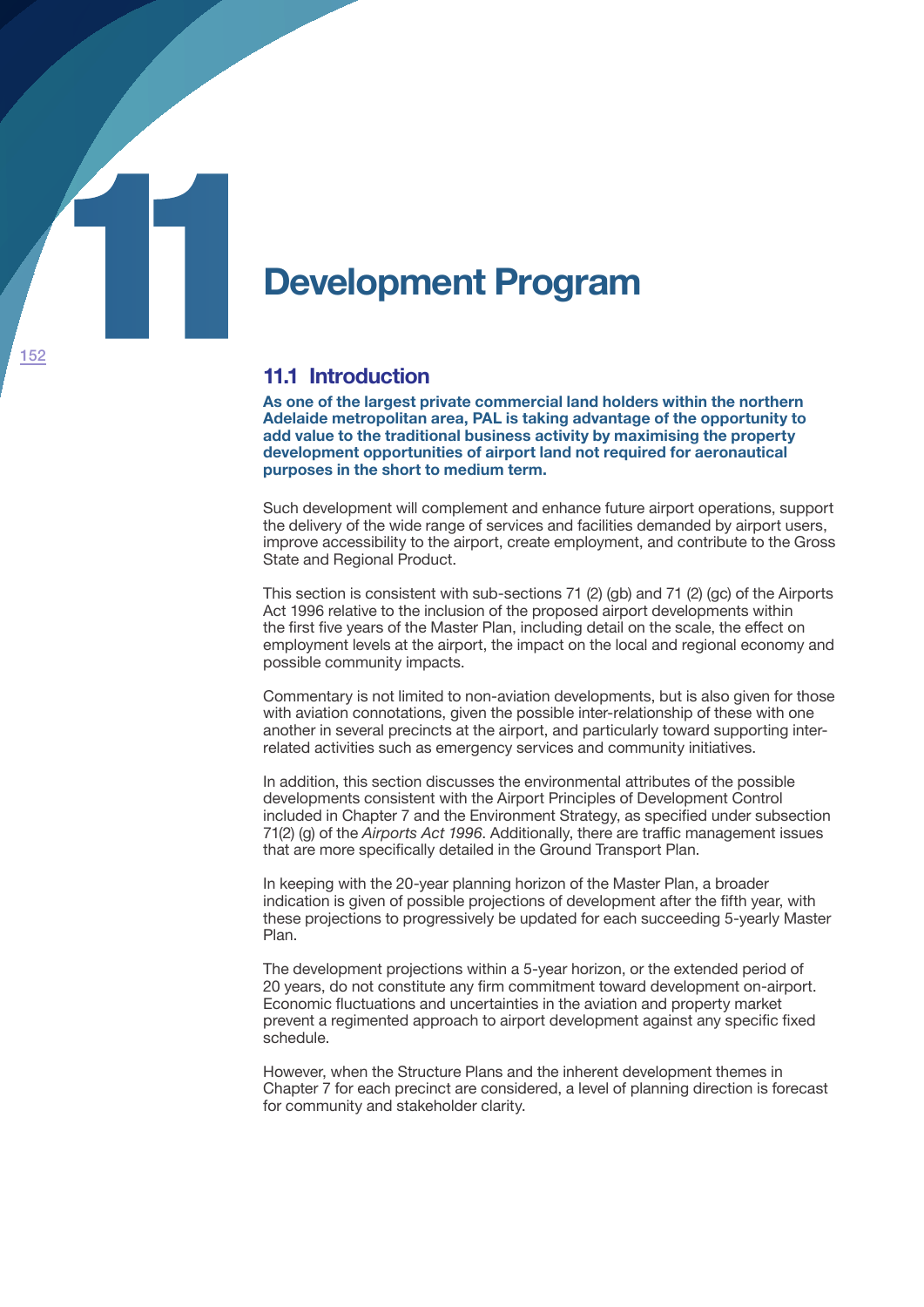### **11.2 Potential Future Key Developments —Planning Horizon 0 to 5 Years**

Within this 5-year planning horizon, it has been estimated that the total direct and indirect increases to Gross State Product associated with PAL's future developments will be in the region of \$342 million. Given the following projected range of possible developments, both the direct and indirect increases to employment have been estimated to be around 1350 full time equivalent employees. For comparison purposes, Tables 11.1 and 11.2 provide a base case break up of these figures from 2016 to 2021 and 2036 according to the PAL's land use precincts.

Table 11.3 outlines the various possible future developments in the next 5 years, along with the possible scale of development, a possible range of increased employment levels, and if relevant, potential customer extent. The likely trigger for development is also included, in recognition of need for any development to be based not only upon airport requirements, but business viability and economic constraints.

Consistent with the planning processes and procedural matters included in Chapter 7, it is notable that further developments could ensue in each precinct, but in this event, it will be consistent with the prescribed Structure Plans (also in Chapter 7), and the specified Development Decision Matrix (Figure 7.5).

#### **Table 11.1 Possible Future Developments and their Expected Impacts on Employment**

| Location                         | <b>Employment (Number of jobs)</b> |      |        |      |                    |
|----------------------------------|------------------------------------|------|--------|------|--------------------|
|                                  | 2016                               | 2021 | Change | 2036 | Change (from 2016) |
| Direct (On-precinct)             |                                    |      |        |      |                    |
| <b>Airport Business Precinct</b> | 569                                | 643  | 74     | 900  | 331                |
| <b>Commercial Precinct</b>       | 792                                | 867  | 75     | 950  | 158                |
| <b>Enterprise Precinct</b>       | $\overline{0}$                     | 606  | 606    | 1082 | 1082               |
| <b>Direct Totals</b>             | 1361                               | 2116 | 755    | 2932 | 1571               |
| Induced (Off-precinct)           | 1084                               | 1685 | 601    | 2335 | 1251               |
| <b>TOTAL</b>                     | 2445                               | 3801 | 1356   | 5266 | 2821               |

#### **Table 11.2 Possible Future Developments and their Expected Impacts on Gross State Product**

| Location                         | <b>GSP (\$million)</b> |        |        |        |                    |
|----------------------------------|------------------------|--------|--------|--------|--------------------|
|                                  | 2016                   | 2021   | Change | 2036   | Change (from 2016) |
| Direct (On-precinct)             |                        |        |        |        |                    |
| <b>Airport Business Precinct</b> | 85.10                  | 95.60  | 10.50  | 133.70 | 48.60              |
| <b>Commercial Precinct</b>       | 51.00                  | 94.56  | 43.56  | 106.12 | 55.12              |
| <b>Enterprise Precinct</b>       | $\Omega$               | 123.25 | 123.25 | 170.10 | 170.10             |
| <b>Direct Totals</b>             | 136.10                 | 313.40 | 177.31 | 409.96 | 273.86             |
| Induced (Off-precinct)           | 126.70                 | 291.76 | 165.06 | 381.65 | 254.95             |
| <b>TOTAL</b>                     | 262.80                 | 605.17 | 342.37 | 791.61 | 528.31             |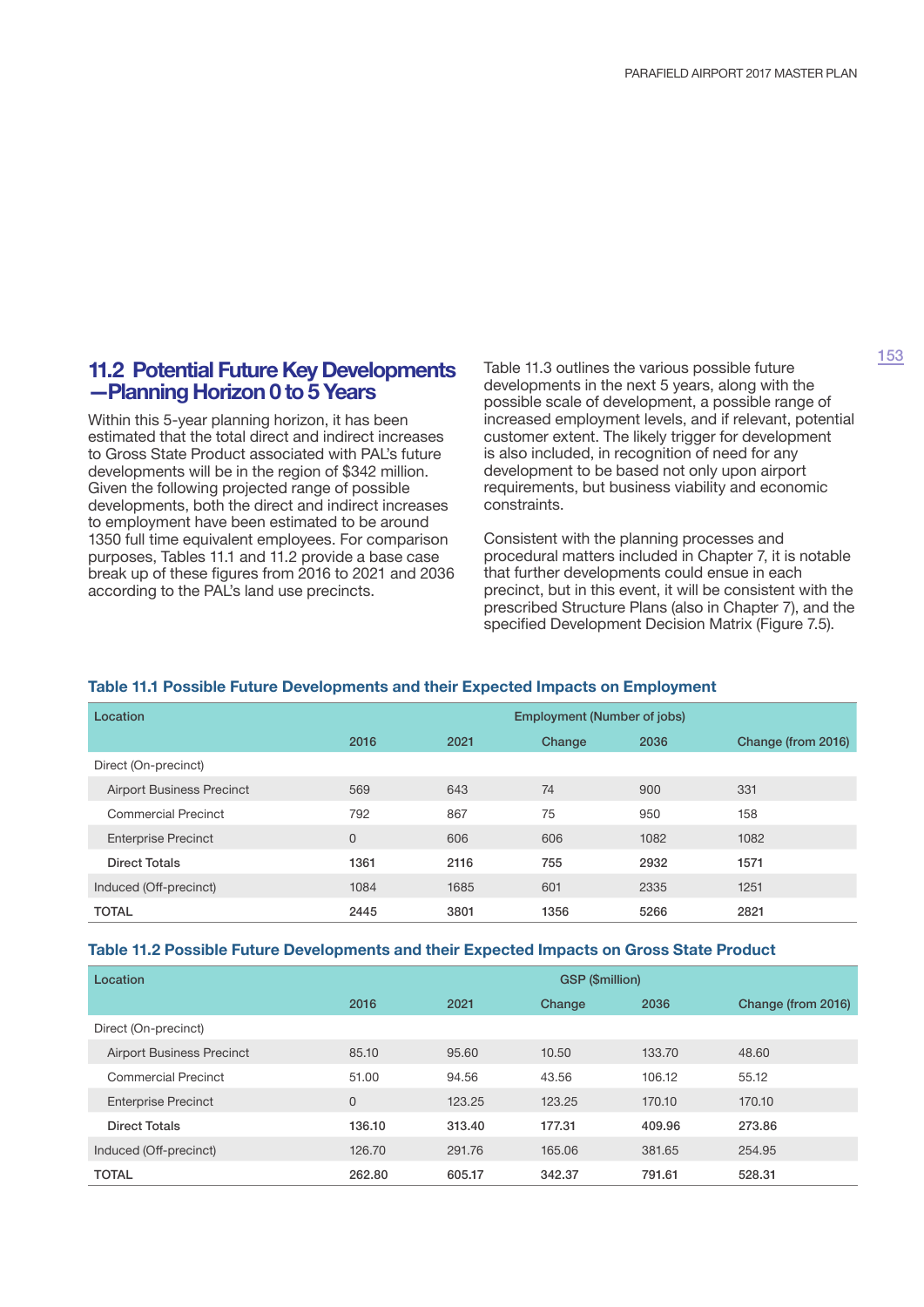# **Table 11.3 Potential Future Key Developments at Parafield Airport (0-5yrs)**

| Precinct                               | <b>Development</b>                                                                                                                                                                        | Scale                            | <b>Additional</b><br>Employees/<br><b>Customers</b>                | <b>Trigger/Comment</b>                                                                                                                            |
|----------------------------------------|-------------------------------------------------------------------------------------------------------------------------------------------------------------------------------------------|----------------------------------|--------------------------------------------------------------------|---------------------------------------------------------------------------------------------------------------------------------------------------|
| Runways<br>Precinct                    | <b>Airport Services:</b><br>Upgrade and possible extension<br>of 03L/21R and associated aircraft<br>movement areas together with apron<br>expansions                                      | 20 000-<br>33 000 $\rm m^2$      |                                                                    | Aviation need                                                                                                                                     |
|                                        | Development of helicopter operational/<br>maintenance/ training zone                                                                                                                      | 55 000-<br>88 000 m <sup>2</sup> |                                                                    | Prior or simultaneous industrial<br>development essential in Enterprise<br>Precinct to enable access viability                                    |
|                                        | <b>Non-Airport Services</b><br>None expected                                                                                                                                              |                                  |                                                                    |                                                                                                                                                   |
| Airport<br><b>Business</b><br>Precinct | <b>Airport Services:</b><br>Development of Fixed Base Operations/<br><b>Emergency Services</b>                                                                                            | 3000 $m2$                        | 13 employees                                                       | Aviation need                                                                                                                                     |
|                                        | Non-Airport Services:<br>Ancillary Services for Aviation Trainees<br>e.g. (Retail, Recreation and Emergency<br>Services Facility)                                                         | 2000 m <sup>2</sup>              | 20 employees                                                       | Airport and community demand, and<br>likely to entail re-use of upgraded existing<br>facilities                                                   |
| Commercial<br>Precinct                 | <b>Airport Services:</b><br>None expected                                                                                                                                                 |                                  |                                                                    | Physically segmented from Runways<br>Precinct                                                                                                     |
|                                        | Non-Airport Services:<br>Showrooms/Bulky Goods/Shops<br><b>Brand Outlet Centre completed</b>                                                                                              | 30 000 $\rm m^2$                 | 1 to 1.5 million<br>customers<br>per annum 75<br>employees         | Recognised Bulky Goods and Shopping<br>Centre Market Demand/ Economic<br><b>Viability Driven</b>                                                  |
|                                        | Home Display Centre                                                                                                                                                                       | 10 to 20<br>displays             |                                                                    | <b>Existing Home Display activity</b>                                                                                                             |
|                                        | <b>Motor Vehicle Auction/Sales</b>                                                                                                                                                        | 1 ha to 2 ha                     |                                                                    | Demand                                                                                                                                            |
| <b>Bennett</b><br>Precinct             | <b>Airport Services:</b><br>None expected                                                                                                                                                 |                                  |                                                                    |                                                                                                                                                   |
|                                        | Non-Airport Services:<br>Upgrade of vernal pools/wetlands<br>Provision of Public Access to Vernal<br>Pools, interpretative facilities and<br>associated shop<br><b>Field Solar Arrays</b> |                                  | Small number<br>of Educational<br>and<br>Environmental<br>visitors | Segmented from Runways by Elder Smith<br>Road<br>Possible City of Salisbury care and control                                                      |
| Enterprise<br>Precinct                 | <b>Airport Services:</b><br>Road Access to Future Helicopter<br>operational zone within Runways<br>Precinct                                                                               |                                  |                                                                    | Road access between Elder Smith Road<br>& future helicopter developments may be<br>dependent upon prior or simultaneous<br>industrial development |
|                                        | Non-Airport Services:<br>Combined infrastructure development<br>for ground access with aviation access<br><b>Freight Distribution Centre</b><br>Office/Warehousing & Industrial           | 81 000 m <sup>2</sup>            | 606 employees                                                      | Market demand from Industrial<br>Distribution and Warehousing<br><b>Manufacturing Businesses</b>                                                  |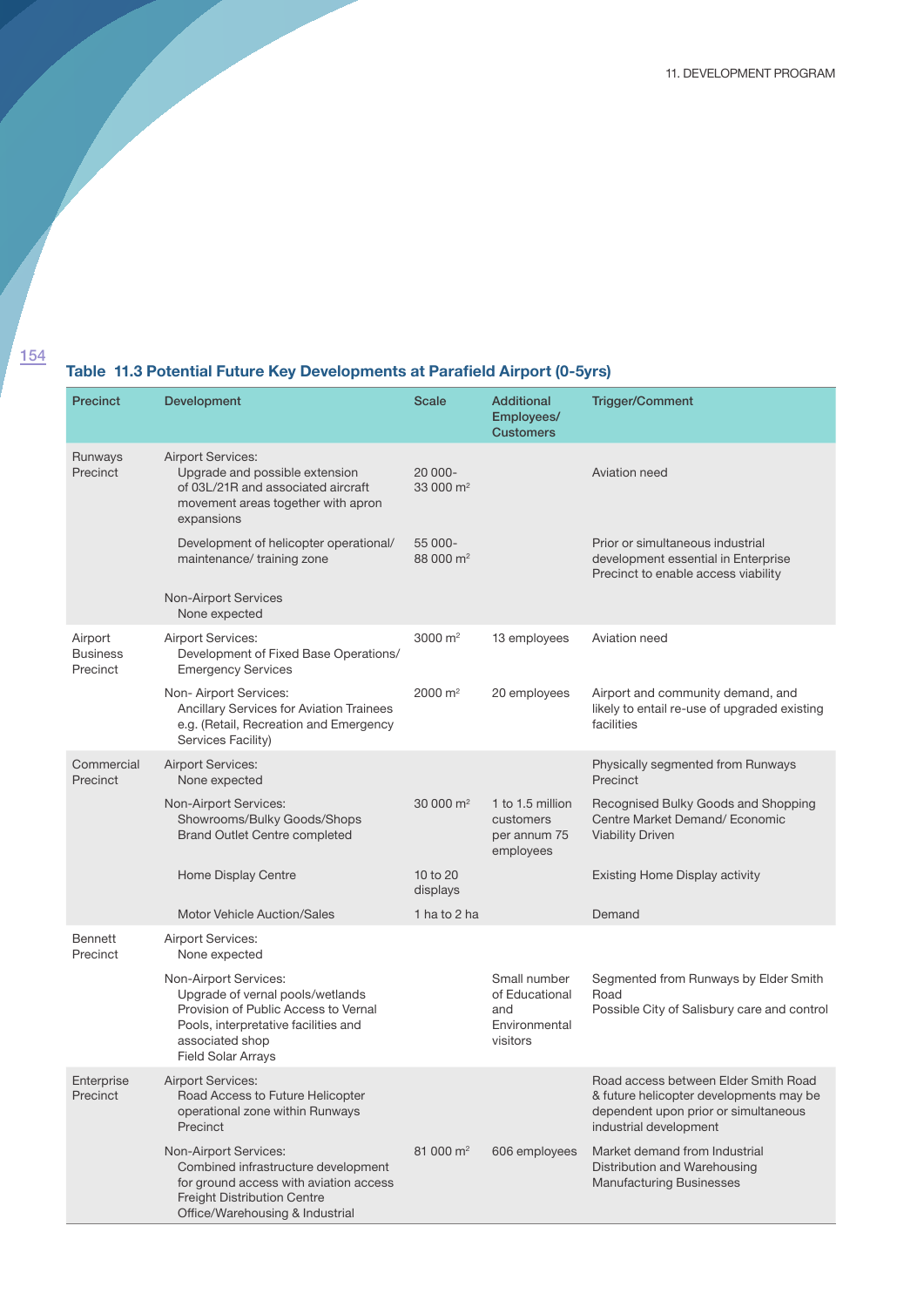### **11.3 Possible Future Airport Development – Planning Horizon Up to 20 Years**

Outlined in Table 11.4 is a schedule of possible Parafield Airport developments that could occur within the Master Plan period up to 20 years. It is possible that, given demand and economic circumstances, some of these could be advanced within 5 years or extended past the Master Plan time duration.

### **11.4 Scope of the Development Assessment**

 The development options envisaged for each of the Parafield Airport Precincts, encompassing the Objectives, Desired Character, and Principles of

Development Control for the Airport (Parafield) Zone overall and individually for each precinct consistent with the respective precinct Structure Plans, are detailed in Chapter 7.

While Table 11.3 summarises the proposed or possible developments in the next 5 years, the following discussion in Section 11.5 to 11.9 describes the existing development at each precinct, the situations relevant to State/Local Planning and surrounding development, plus economic factors.

An assessment is also expressed in relation to any environmental considerations such as noise, land and heritage management (including remnant vegetation and fauna), possible soil and groundwater contamination, stormwater quality and local air quality. A broader description of the existing environment

| <b>Precinct</b>                  | Development                                                                                                                                                                                | <b>Trigger/Comment</b>             |
|----------------------------------|--------------------------------------------------------------------------------------------------------------------------------------------------------------------------------------------|------------------------------------|
| <b>Runways Precinct</b>          | <b>Airport Services</b><br>Ongoing development of helicopter zone including new helipad & expansion of<br>apron areas and Aircraft Parking<br>Railway Spur and alternate freight transport | Aviation need<br>Industrial growth |
|                                  | Non-Airport Services:<br>None expected                                                                                                                                                     |                                    |
| <b>Airport Business Precinct</b> | <b>Airport Services:</b><br>New Hangar Development<br>Expansion of aviation training facilities                                                                                            | Aviation need                      |
|                                  | Non-Airport Services:<br>None expected                                                                                                                                                     |                                    |
| <b>Commercial Precinct</b>       | <b>Airport Services:</b><br>None expected                                                                                                                                                  |                                    |
|                                  | Non-Airport Services:<br>Showrooms/Bulky Goods/Retail<br>Office/Warehousing/Industry<br>Service Trade Premises                                                                             | <b>Market Demand</b>               |
| <b>Bennett Precinct</b>          | <b>Airport Services:</b><br>None expected                                                                                                                                                  |                                    |
|                                  | Non-Airport Services:<br>Continuing rehabilitation of Vernal Pools                                                                                                                         | State/Local<br>Government/PAL      |
| <b>Enterprise Precinct</b>       | <b>Airport Services:</b><br><b>Aviation Related Support Industry</b>                                                                                                                       | Aviation need                      |
|                                  | Non-Airport Services:<br>Ongoing development of Enterprise Park                                                                                                                            | Market demand                      |

#### **Table 11.4 Potential Future Key Developments at Parafield Airport (5-20yrs).**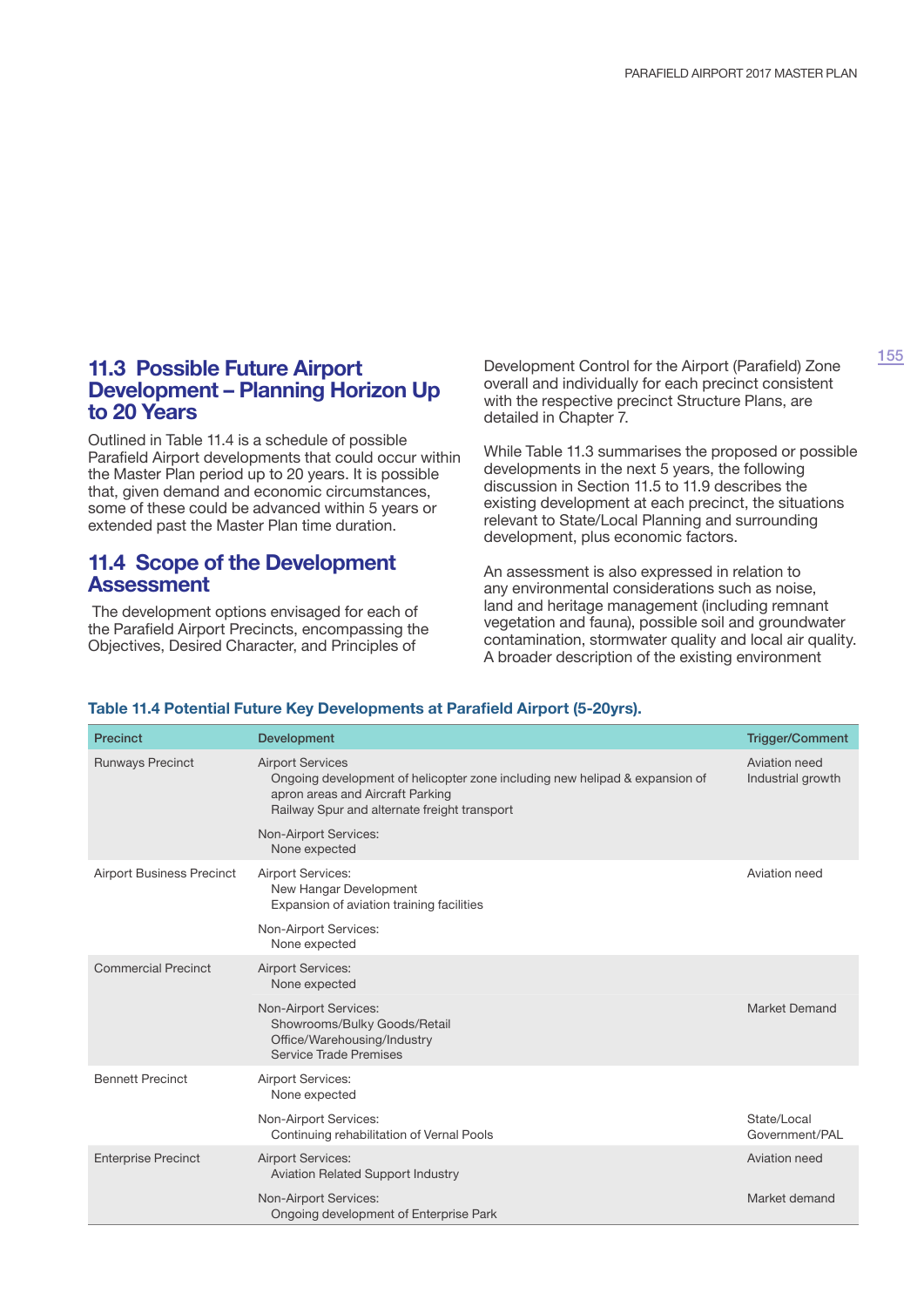at Parafield and environmentally significant areas is included in the Environment Strategy of this Master Plan.

Where relevant, some reference is included on traffic accessibility, with this more comprehensively covered in the Ground Transport Plan of this Master Plan.

### **11.5 Runways Precinct**

Information on the airfield infrastructure that occurs predominately in the Runways Precinct is detailed in Chapter 6 Aviation Infrastructure, including both existing and future development.

## **11.6 Airport Business Precinct**

### **Development Extent – Existing**

Existing development consist of hangars, aviationrelated buildings, offices, and flight training classrooms and accommodation. Total existing built form development with direct airside access consists of approximately 26,800  $\text{m}^2$  and total built form development without direct airside access is approximately 18,000 m<sup>2</sup>.

Existing aged assets and infrastructure are undergoing progressive improvement, including structured repairs to hangars from termite infestation, asbestos removal, electrical enhancements to match relevant codes and the retrofitting of aviation training accommodation and hangar space. Condition audits have also been conducted to determine the optimum future strategy for ongoing occupancy, modifications or building removal and replacement as appropriate.

#### **Development Extent – Projected**

During the first 5 years of the Master Plan, future development could include expansion of aviationrelated buildings, offices and flight training classrooms and accommodation facilities together with further student support service facilities such as car parking; plus, emergency services facilities and businessrelated fixed base operations using either turboprop or small jet aircraft. As part of these overall developments, there is envisaged further offices, either stand alone, or within existing refurbished aviation related facilities such as hangars or aviation training facilities.

This is likely to entail enhancement and upgrading of existing building structures together with the possible removal of older hangars and outbuildings in poor condition or which otherwise no longer meet the standards (both industry and legislative) consistent with modern commercial aviation operations. This will allow for new hangars and general aviation engineering services in time.

Within the next 5 years, the reservation for a park and ride car park adjacent to the Parafield railway station is being maintained, with also limited aviation hangars and associated infrastructure. Industrial development is forecast to occur subsequent to the full development of Enterprise Precinct.

#### **Scale of Development 0-5 Years**

It is envisaged that  $5000 \text{ m}^2$  of new built form space could be developed over the next 5 years. The need for these developments will be principally based on future airport aviation growth and aviation-related support industry demands. Any park and ride would occur consistent with State and Local Government criteria.

#### **Employment Aspects 0-5 Years**

Given the above scale and nature of these developments it is anticipated that there will be an increase in the number of aviation and non-aviation related employees of around 74 full time equivalent employees.

#### **Economic Analysis 0-5 Years**

Given the above scale and nature of these developments, the direct contribution to Gross State Product of aviation related industry has been forecast to be in the region of \$10.5 million.

#### **Environmental Considerations 0-5 Years**

There is the potential for varied waste streams that could be generated from expanded developments. PAL will require waste management plans and mitigation actions from any tenants with a risk of increasing pollution levels and attracting birds.

Equally, stormwater runoff could marginally increase proportionate with increases in the paved surface areas. However, much of this precinct is confined by existing roadways and stormwater drainage.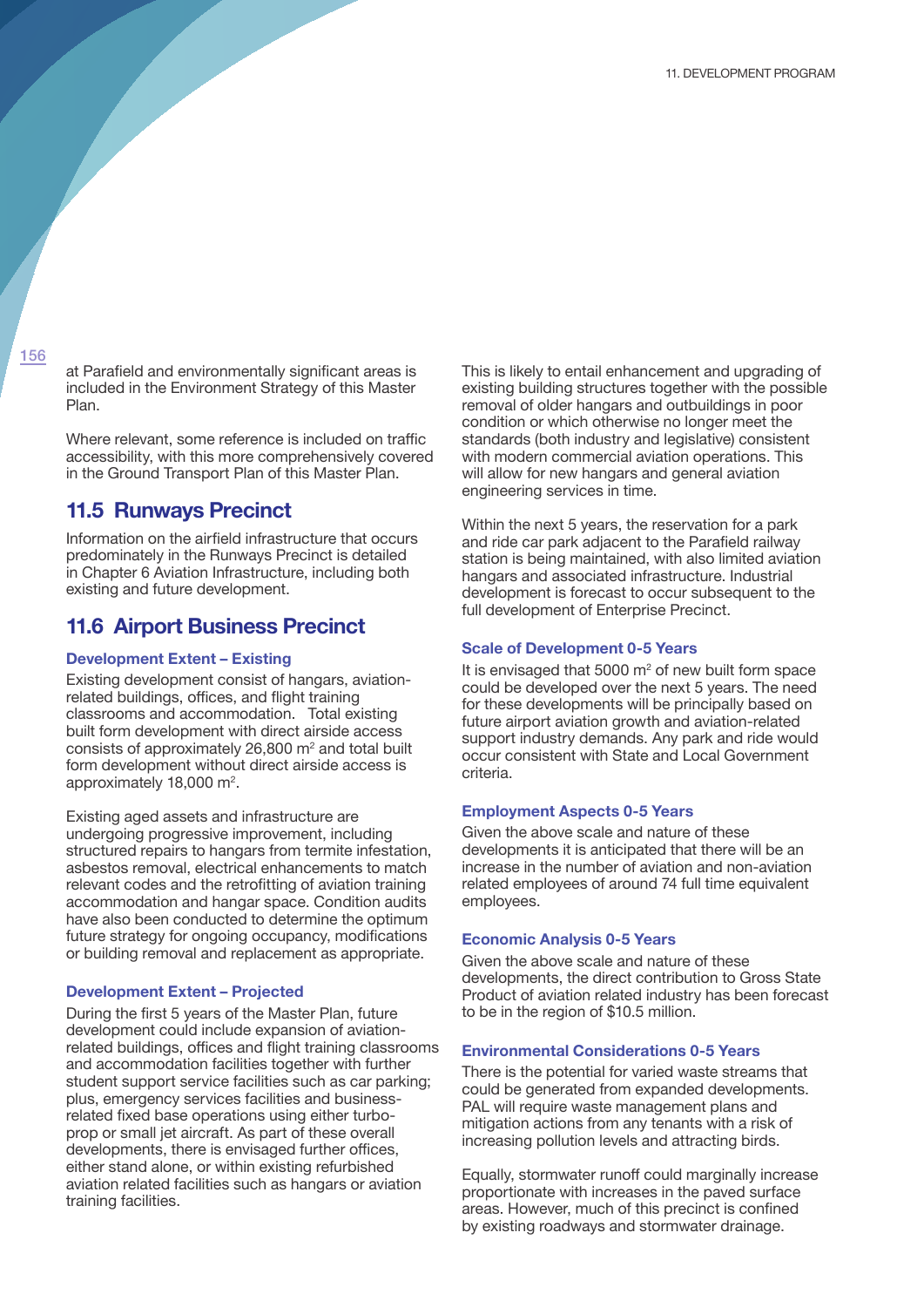Proposed developments have the potential to contaminate stormwater resulting from additional vehicle operations leaking hydrocarbons, so wherever practical, stormwater will be directed from vehicle pavements into interceptor units.

The existing control tower currently owned by Airservices Australia is Commonwealth heritage listed, and is to be retained and maintained consistent with the historic nature of the premises. It forms the primary focal point of the precinct.

Noise emissions from proposed developments are not expected to be significant, taking into consideration the adjacent railway corridor that provides an additional buffer between the airport and Parafield Gardens residents. Acoustic modelling will be undertaken as necessary.

#### **Community – Relationships to State/Local Planning**

Parafield Airport has been considered in the past under State Government's planning as a Specialist Activity Centre and is to be retained in recognition of its importance as a training airport. Notably these operations are intensely reliant upon business diversity for industrial and retail development in the other airport precincts.

#### **Road Transport Integration**

The existing roadway access into the Airport Business Precinct is suitably catered for by both a signalised intersection on Kings Road with Dakota Drive, plus a further junction at Anderson Drive. No alterations to these external links are expected over the next 5 years, however enhancements to the road surface to the western side of the apron in the Runways Precinct is to be made through bitumen sealing as future developments occur.

A further access way has previously been accepted by DPTI closer to the nearby Parafield railway station. This would be expected to be constructed only in conjunction with a possible State Government park and ride car park servicing this railway station.

## **11.7 Commercial Precinct**

#### **Development Extent – Existing**

Existing development within the Commercial Precinct consists of showrooms, shops and bulky goods retailing, hotel, restaurant and petrol filling station. Total existing built form development for this precinct consists of approximately  $35,000$  m<sup>2</sup> and total projected current visitors to this precinct are estimated to be around 2 million people per annum.

#### **Development Extent – Projected**

Future developments will include continuing bulky goods and retail showroom expansion, including a brand outlet centre, plus retail shops and service trade premises, indoor and outdoor recreation and home displays.

During the first 5 years of the Master Plan the development of the brand outlet centre is to be completed, along with the further shops, showrooms, and service trade activities consistent with its nature as a recognised specialised 'Retail Centre'. The expanded development includes the relocation of the existing home display centre to the southern end of the precinct, thus separating the overall facilities into specific retail, home display and recreation groupings.

#### **Scale of Development 0-5 Years**

It is envisaged that around 30,000  $\mathrm{m}^2$  of new built form space might be developed over the next 5 years. The need for these developments will be principally based on market driven demand and economic viability.

#### **Employment Aspects 0-5 Years**

Given the above scale and nature of these developments, it is anticipated that there will be an increase in the number of employees and customers visiting and working at the airport. It is projected that this customer increase could be between 1.0 million and 1.5 million people per annum, with increased non-aviation employment numbers amounting to approximately 75 full time equivalent employees.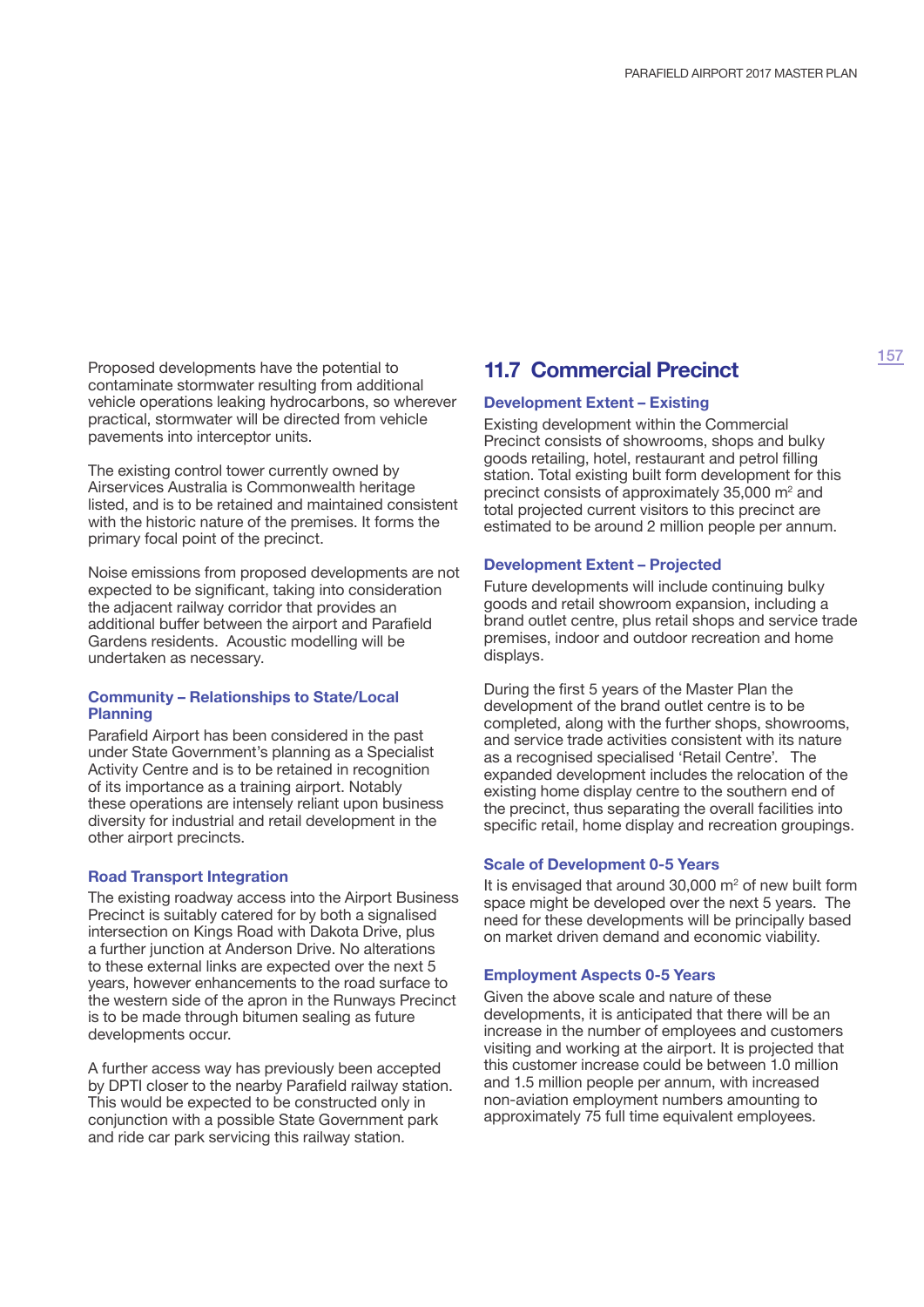#### **Economic Analysis 0-5 Years**

Given the above scale and nature of these developments, the direct contribution to Gross State Product has been forecasted to be around \$44 million.

#### **Environmental Considerations 0-5 Years**

There is the potential for varied waste streams that could be generated from expanded developments. PAL will require waste management plans and mitigation actions from any operations that present a risk of attracting birds.

Equally, stormwater runoff will increase proportionately with increases in the paved surface area. Proposed developments have the potential to contaminate stormwater resulting from additional vehicle operations leaking hydrocarbons. Where necessary, stormwater will be directed from vehicle pavements into interceptor units before being directed into the adjoining stormwater easement located along the western perimeter of the precinct.

A potential relocation of the petrol filling station may pose an increased risk of groundwater contamination. However, given the current risk mitigants and environmental practices that prevail in this industry such risk is felt to be low. Additionally, PAL requires that strict site remediation protocols are followed and ensures that any new sites must meet the relevant regulatory requirements and associated Australian Standards.

There is little chance of any noise concerns as there are no sensitive receptors in close proximity to this precinct. Industrial and commercial facilities (e.g. car sales yards) are located to the east across Main North Road and open fields to the north

#### **Community – Relationships to State/Local Planning**

The Commercial Precinct is strategically at the intersection of Main North Road and Kings Road and therefore ideally located for the existing and further expansion of shops along the major transport highway. It has ideal accessibility for all envisaged developed notably through existing traffic access

points, both signalised and un-signalised over the recent past.

#### **Road Transport Integration**

The existing signalised junctions and direct access points into the precinct are suitable for existing retailing activity with some possible streamlining of ingress into new shop development south of the Kesters Road/Main North Road intersection to better spread traffic flows throughout the locality.

### **11.8 Bennett Precinct**

#### **Development Extent – Existing**

Although the land within the Bennett Precinct has been previously cleared, areas of conservation value are present. These have been delineated within the Bennett Precinct Conservation and Buffer Zone Plan. Unpaved road infrastructure exists for vehicular access to this site. External access to this precinct is from Main North Road and Elder Smith Road.

#### **Development Extent – Projected**

Future development is expected to provide for public access to the vernal pools conservation area to cater for interpretative and educational services, and ancillary services such as retail kiosks, amenities and some advertising. Access will also be possible for possible development of field solar arrays.

At the time of approval of the Elder Smith Road in December 2002, the City of Salisbury advised of its interest to undertake the care, control and management of the vernal pools in the nominated conservation zone, and, in principle, consistent with a Sanctuary Agreement with the National Parks and Wildlife Service. This interest continues, including the possible access enhancements mentioned above.

#### **Scale of Development 0-5 Years**

It is not envisaged that a significant amount of new built form space will be developed over the next 5 years with the need for any development principally based on environmental or sustainability pursuits (e.g. of field solar arrays), including possible kiosk, conveniences and limited car parking.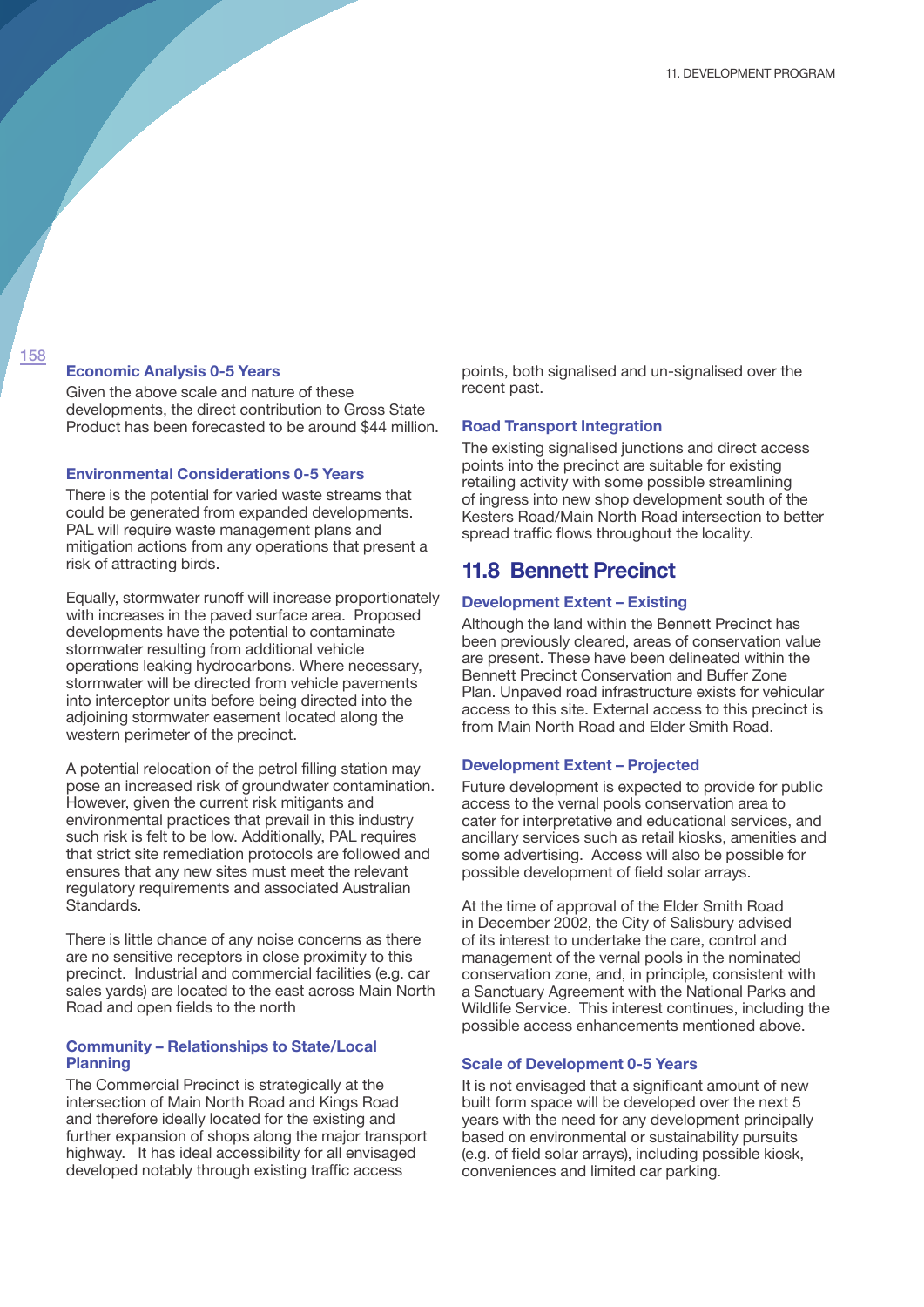### **Employment Aspects 0-5 Years**

Direct employment prospects are expected to be minimal.

#### **Economic Analysis 0-5 Years**

Any direct or indirect contribution to Gross State Product is expected to be minimal.

#### **Environmental Considerations 0-5 Years**

The vernal pools continue to be adequately protected from overland water run-off (i.e. 1:20 ARI events)either from Elder Smith Road or Main North Road in nonextreme events.

Minor buffer mounding is proposed to protect the vernal pools from overland flows carrying sediment in extreme events. The development of minor traffic access and car parking would occur simultaneously. The buffer will also control public access to the vernal pools and associated catchments to prevent flora damage and fauna disturbance.

Vernal pools are 'patch habitats' dependent upon winter/spring surface water run-off and are positively correlated with plant species diversity and are ideally suited to small scale restoration efforts where the reserved/mitigated area need be no larger than the pools themselves and their associated upland pool catchments. The size of the pools can vary between 200 m<sup>2</sup> to 1000 m<sup>2</sup>, with catchment areas generally having radii of around 30 to 40 m, varying with the land contours.

At Parafield, the vernal pools are located in groups on both sides of Elder Smith Road in a nominated conservation zone incorporating the Bennett Precinct (approx. 13 ha) and Enterprise Precinct (approx. 7 ha). This conservation zone includes grasslands containing mainly introduced plant species such as clovers representative of past intense cultivation and animal grazing uses. The conservation zones under suitable management can contain other compatible activities including walking trails and interpretative signage, and it is proposed that any ancillary promotional, research and commercial activities will be suitably buffered from the vernal pool localities.

The Buffer and Conservation Areas Plan (Figure 7.3) identifies the extent and location of the vernal pools and their associated catchments, within suitably sized grassland conservation space, which acts as a buffer to prevent human interaction and potential ecological degradation.

The *Wetland Inventory for the Mount Lofty Ranges*  (Seaman 2002) identifies the vernal pools as containing species of state and regional significance, as well as being a threatened habitat. However, there are no nationally significant flora species under the *EPBC Act 1999.*

#### **Road Transport Integration**

Current access into the Bennett Precinct is from the access point along the southern perimeter of the land, being one originally constructed for Bennett Road (physically closed public road, but retained as a service road to allow maintenance access to the adjoining Bennett Road drain).

This access point is to be retained and can be improved to allow small volumes of traffic that may visit the locality for environmental interpretative/ education purposes associated with the vernal pools (ephemeral wetlands) or possible maintenance of field solar arrays. A minor service road access point is also in place along Elder Smith Road.

### **11.9 Enterprise Precinct**

#### **Development Extent – Existing**

The Enterprise Precinct has been substantially cleared and there is unpaved road infrastructure for vehicular access to this site. Road intersection access points have been constructed off Elder Smith Road since 2007.

#### **Development Extent – Projected**

Future development is to focus on industrial activity such as freight distribution, warehousing and storage and other technological industry consistent with the aim of establishing an Enterprise Park.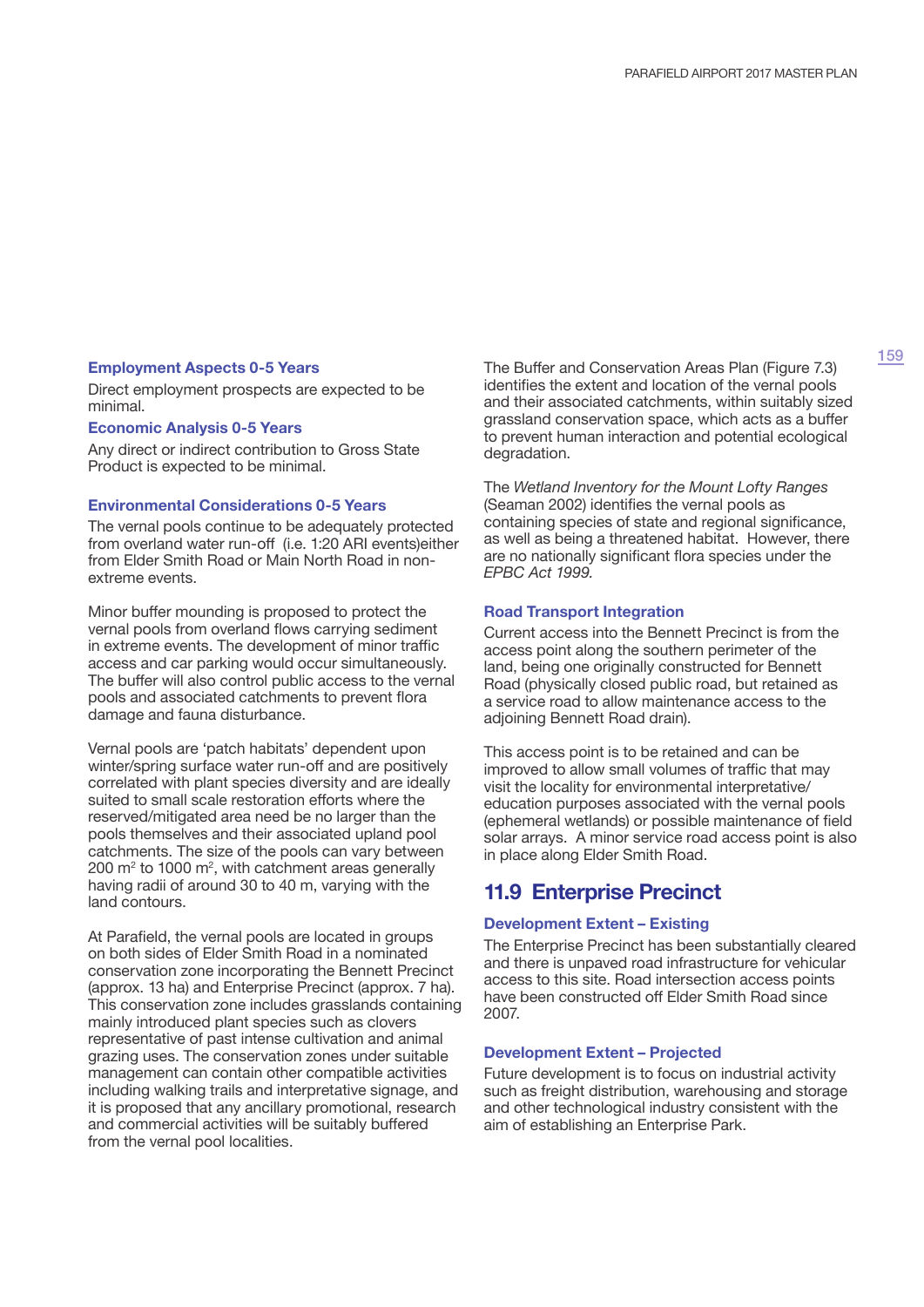In the 5-year period of the Master Plan, envisaged developments are freight and distribution activities, and other similar industrial uses such as technology and manufacturing business and a possible road transport terminal and office/ warehousing, and associated infrastructure including roads, water, power and telecommunication services. The precinct has been previously classed as key employment lands in a State Government *Industrial Land Strategy*  (date) and the then Cross Keys Enterprise Park was accepted in 2004, in association with the construction by the State Government of Elder Smith Road in 2007.

#### **Scale of Development 0-5 Years**

It is envisaged that around  $81,000$  m<sup>2</sup> of new built form space may occur over the next 5 years. The need for these developments is principally based on the limited availability of industrial and employment lands in Adelaide. The precinct was recognised as a prime development-ready site in the *Housing and Employment Land Supply Program 2010—Greater Adelaide.*

#### **Employment Aspects 0-5 Years**

Given the above scale and nature of the developments, it is anticipated that there will be an increase in the number of employees of around 755 full time equivalent employees working at the airport.

#### **Economic Analysis 0-5 Years**

Given the above scale and nature of the developments the direct contribution to Gross State Product has been forecast to be in the region of \$123 million.

#### **Environmental Considerations 0-5 Years**

To reduce reliance on potable water, PAL will seek to arrange interconnection to the recycled water suppliers adjoining the land, which is available in Mawson Lakes and the on-airport Aquifer Storage Facility constructed by the City of Salisbury.

Specialist acoustic consultants have completed detailed noise modelling, and all industrial activity is forecast to comply with both Commonwealth and State acoustic criteria. The protective earth buffer adjacent to the Mawson Lakes residential area has

also been designed and constructed to keep noise levels within regulatory criteria. New developments however will be subject to possible reviewed noise modelling depending on their activity to assess the adequacy of the installed buffers and fences, and suitable enhancements undertaken as necessary. The Structure Plan for the locality has embodied development preferences that are expected to readily comply with the relevant acoustic modelling.

The conservation zone outlined in Figure 7.3 within this precinct contains environmentally significant vernal pools, which can be readily managed, consistent with the detailed discussion on this situation referenced for the Bennett Precinct.

Proposed developments have the potential to contaminate soil, groundwater and stormwater resulting from the storage and handling of fuels, waste and chemicals. Stormwater runoff may increase proportionately with paved surface area. Car parks and other vehicle traffic areas associated with developments have the potential to contaminate stormwater and such water runoff and will be directed into interceptor units to assist in reducing contaminant loads into the off-airport drainage system. Clean stormwater from development runoff is to be separately collected, wherever practical, at the request of the City of Salisbury so that it might be included as part of the water harvesting project on airport in the Runways Precinct.

Industrial and manufacturing facilities may house machining, painting or other processes that generate air emissions. Controls of point source emissions will be designed to ensure regulatory air quality criteria are met and all facilities constructed to the Building Code of Australia.

#### **Community–Relationships to State/Local Planning**

The Enterprise Precinct industrial land has been specified as development-ready employment land in the State's *30-Year Plan for Greater Adelaide and the Housing and Employment Land Supply Program 2010—Greater Adelaide.* It comprises some 60-70 ha of land that is deemed as important to be promoted for industrial purposes.